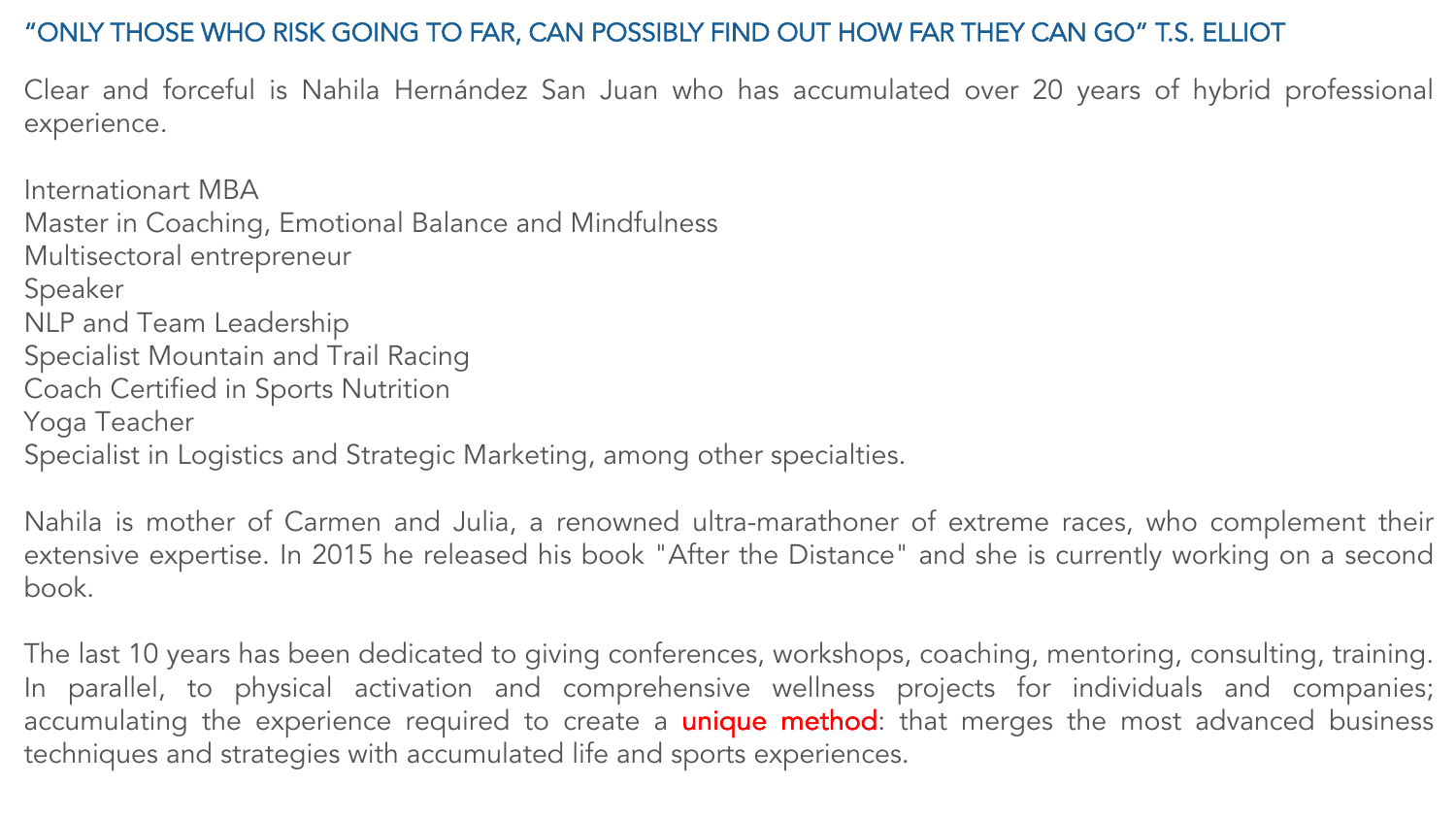### NAHILA IN FIRST PERSON: EXPERIENCE AND CROWTH IN A REAL WORLD

"I was born in Azerbaijan (ex USSR), my parents, both Cubans. I grew up in Cuba, during the hard stage of the revolution, I studied boarding school from a very young age (8): first to train as a Synchronized Swimming athlete under a very strict, almost militarized system, and then in a school that combines study with work in agriculture : a system that promoted the link between study and work from childhood " .

"With the fall of the communist block, the special period in Cuba and my dream of studying abroad, as my parents had done, I decided to leave the island anyway: I migrated alone to Mexico, at 18 years old, when was imminent that I should take that option or be exposed to very complex situations. "In Mexico, while studying at the University and working outside the law, I lived on the economic and emotional limits for many years, exposed to very hard situations, in concordance with my new reality and age. However, regardless of the circumstances, I returned to the focus of building my life project from resilience. Since 2012 we live in Chile".

"As an ultra-distance runner, a discipline I started at 34 years old, I have run more than 15,000 kilometers in extreme conditions around the world, carrying a backpack with the basics to survive while crossing deserts, glaciers, mountains, jungles. I have been exposed to freezing and heat stroke, sharing camps with presidents of major multinational companies, professional athletes, war veterans, unemployed, people from all continents, educational levels, beliefs, religions and languages. "

"My path has been full of adventures, failures, achievements, risks and satisfaction. I am passionate about what I have studied, lived and learned, and feel a vital impulse to contribute to others, that's how I designed a UNIQUE MODEL to discover and develop strategies, experiences, skills: from pure motivation to complex business-process models, where I am only a conduit and you are the center of attention.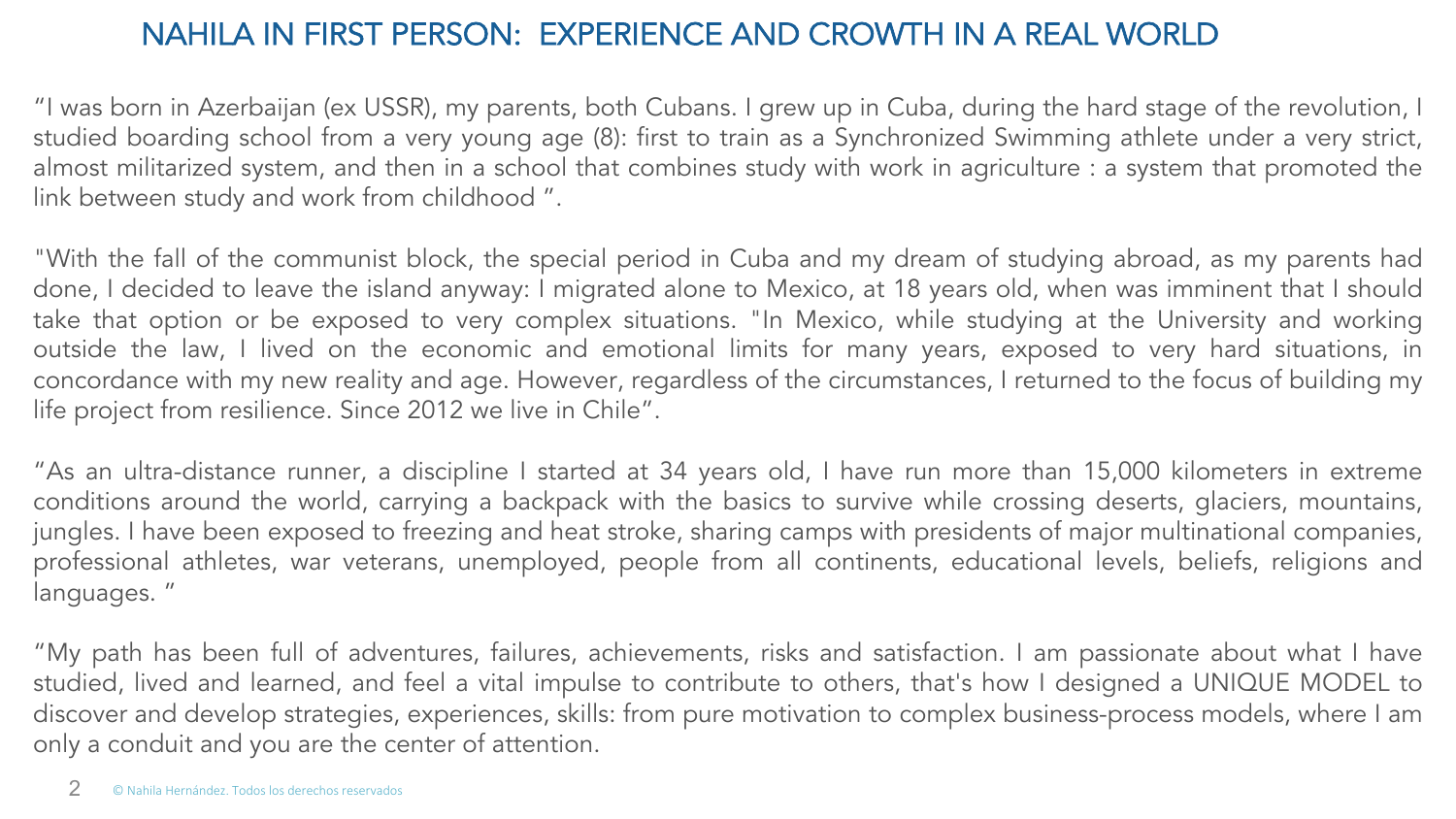## COACHING & MENTORING/ WORKSHOPS

Stress management Personal effectiveness Error handling Change management Talent development Teamwork Dynamization of groups Leadership Conflict resolution Productive negotiation Mentoring Positive and effective communication

Life coaching Assertiveness and Empathy Non-violent communication Coaching Female coaching Health Coach Nutrition Coach Fear management Energy management Emotional intelligence Mindfulness Motivation Raise self-esteem Improve relationships

Emotional intelligence Mindfulness (concentration techniques) Personal balance Influential language Effective questions Effective Feedback Non-verbal language Emotions and Intuition Mind maps (designing the future) Teamwork Life plan Leadership Effective communication Among others…